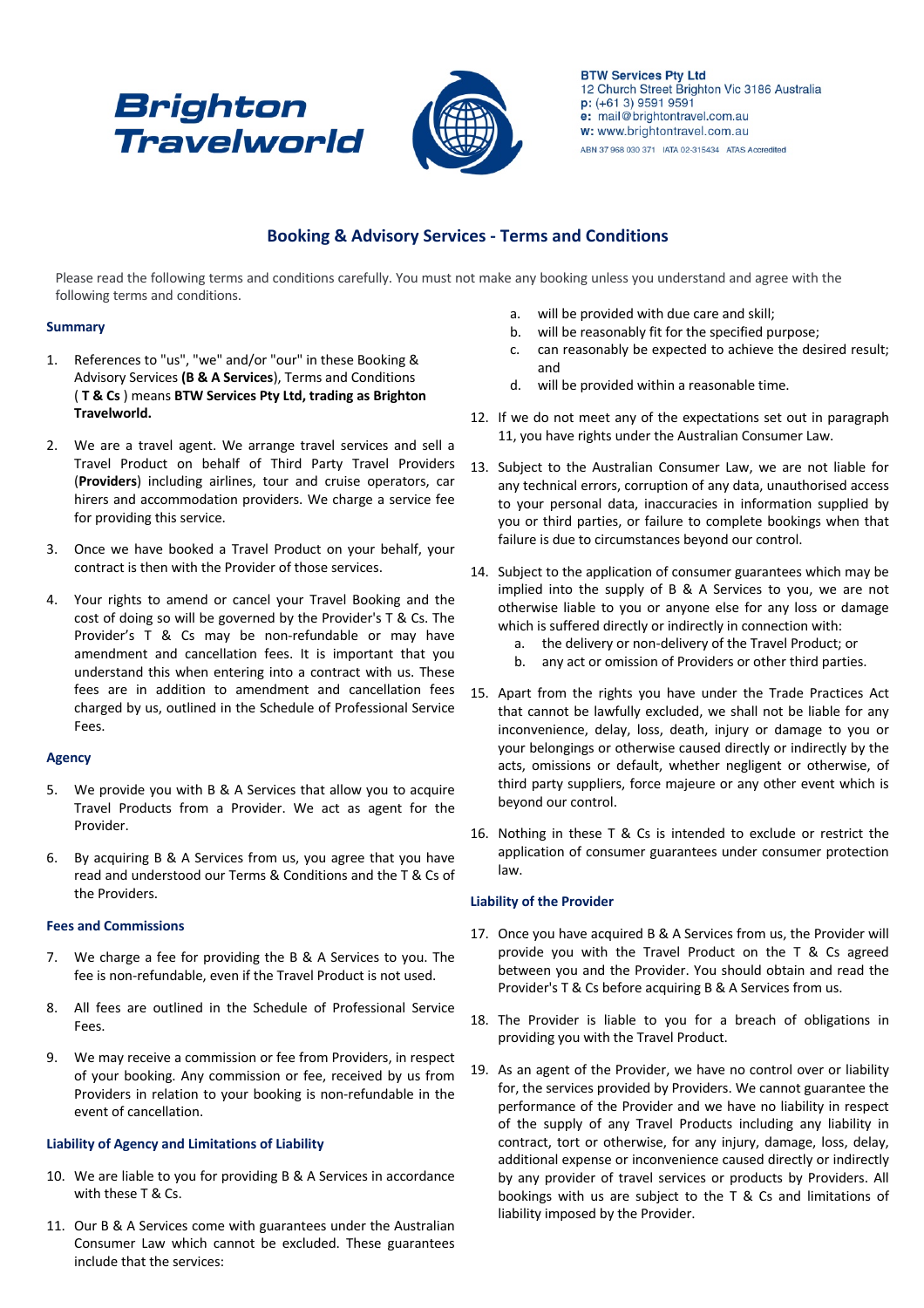# **Booking Terms**

- 20. The Travel Products offered are subject to availability and can be withdrawn without notice by the Provider. Travel Products may also change at any time in accordance with the Providers T & Cs.
- 21. When making a booking, you must provide details of each traveller correctly. We have no responsibility for any loss or damage arising from the incorrect entry of a traveller's details.
- 22. When making a booking you must advise your consultant of any medical, dietary or mobility conditions you may have.
- 23. When making a booking you must advise us if you are pregnant.

## **Payment Terms**

- 24. All pricing is reflected in Australian Dollars unless otherwise specified.
- 25. All pricing is inclusive of goods and services tax (GST), or other such value added taxes where applicable.
- 26. Payments processed in foreign currency (currency other than the original card holders country of issue), may incur a currency conversion fee. Please refer to your financial institution for applicable fees.
- 27. We sell Travel Products in two different ways:
	- a. as merchant, where we take payment directly from you at the time of booking confirmation; or
	- b. as retail, where your Travel Product will either be paid to the Provider directly at the time of booking or payable to the Provider on the date of travel.
- 28. As the merchant we are governed by the  $T$  & Cs of the provider of the merchant facility.
- 29. A credit card or debit card fee may also be charged by certain Providers and airlines. You will be notified of such charges prior to your purchase.
- 30. All charges, including the credit card fees, may be in another currency (e.g. EUR), which we will provide an estimate for in Australian dollars.

### **Refunds and Credits**

- 31. If you cancel your Travel Product, your right to a refund or credit is subject to the T & Cs of the Provider.
- 32. If the Provider is required to provide you with a refund or credit for the Travel Product, we will liaise with the Provider to arrange that refund. Where you are entitled to a refund, we are unable to provide you with this refund until we receive it from the Provider. Please note that most Providers take 60 – 90 days to process any refund.
- 33. Any refund or credit will be subject to these T & Cs and will not include the Booking & Service Advisory fee, credit card fees or any commissions received. You may also be charged a cancellation fee by the Provider.
- 34. Where refunds for unused services are allowed, a service fee may be charged by the Provider against the value of the refund.

#### **No Show**

35. If you have a booking for a Travel Product (including flights and accommodation) but you do not show up to check-in or otherwise do not avail yourself of such Travel Product, you will not be entitled to any refund from us.

#### **Cancellation and Amendments**

- 36. If you amend or cancel your Travel Product, we reserve the right to charge the cancellation and amendment fees as per the Schedule of Professional Service Fees.
- 37. The Provider may charge cancellation and amendment fees in accordance with the T & Cs agreed between you and the Provider. These will be in addition to the fees charged by us. We are not liable for any cancellation fees or refusals to refund made by the Provider.
- 38. Many Providers treat name changes and route and/or itinerary alterations as a full cancellation and these can incur full cancellation charges.
- 39. We will not charge a cancellation or amendment fee if you cancel or amend your booking due to a breach by us of our obligations to you or due to our fault.

## **Cancellations and amendments for hotel bookings only**

40. Please review the cancellation policy for your hotel booking for any penalties that may apply.

#### **Force Majeure**

- 41. We will not be liable for any failure or delay in performing our obligations in booking the Travel Product that is due to events beyond our control.
- 42. If a force majeure event occurs that affects your booking, your entitlement to a refund, a credit or re-scheduled travel booking will depend on the Provider's T & Cs.
- 43. If your booking is impacted by a force majeure event and you are entitled to a refund or credit from the Provider, we will facilitate this refund or credit.
- 44. The Booking & Service Advisory fee, credit card fees or any commissions received are non-refundable in the circumstance that a force majeure event occurs.

# **Additional Airline Charges**

45. Some Providers may also charge additional fees. Please check with us for their full T & Cs.

### **Hotel/Accommodation Bookings**

- 46. Some Providers will require an additional charge to be paid locally (e.g. a resort fee) at the time of check in or check out. This amount is in addition to the amount shown during the booking process under the 'total booking cost' amount.
- 47. There may be taxes levied abroad but not paid at the point of purchase that are payable in relation to your hotel booking (e.g. local taxes, sales tax etc.). Any local taxes will be payable by you directly to the Provider at the time of check in/check out.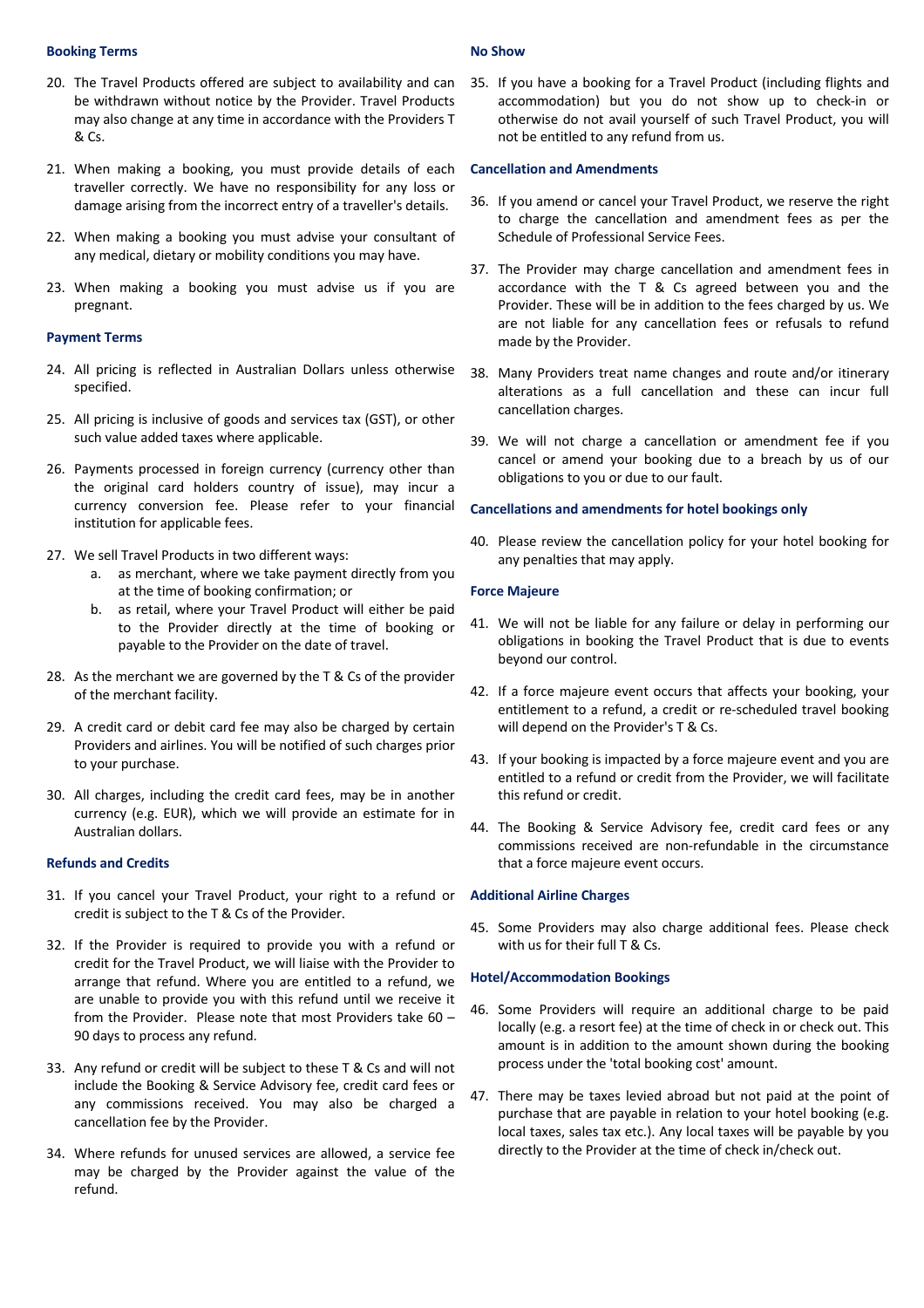#### **Changes in Price and Itineraries**

- 48. We reserve the right to cancel your booking in the event we have reasonable grounds to believe it is fraudulent.
- 49. If a Provider changes any part of your booking for reasons beyond its control, we will use our reasonable endeavours to notify you. If any such changes result in your Travel Product costing more or otherwise being materially different, then you may cancel the Travel Product. Any refund would be subject to the Travel Provider T & Cs.
- 50. These T & Cs are subject to variation at any time. Any variation will be displayed here, and you will be deemed to have accepted a variation if you have made a booking after it has been displayed.

#### **Your Obligations and Warranties**

- 51. You warrant to us that:
	- a. you are at least 18 years old and have the power, capacity and authority to enter into a binding contract with us and with the Providers of the Travel Products that you acquire;
	- b. you have read and understood these T & Cs and if booking on behalf of third parties, you have conveyed these T & Cs to them;
	- c. the information you provide us about yourself is true, accurate, current and complete (apart from any optional items) as required by any registration process;
	- d. you have considered acquiring comprehensive travel insurance and we are not responsible for any failure by you to acquire adequate insurance cover; and
	- e. you will use the B & A Services in accordance with these T & Cs and you will not use the B & A Services in any way to breach any laws or defame anyone.

# **Jurisdiction and Law**

52. All matters arising out of or in connection with the Booking & Advisory Services and these Terms & Conditions are governed by the laws of **Victoria**, Australia. By acquiring the Booking & Advisory Services, you consent and submit to the exclusive jurisdiction of the laws of **Victoria**, Australia.

# **Privacy Notice**

**BTW Services Pty Ltd** collects your personal information to enable us to respond to your queries and provide you with the B & A Services, including assisting in arrangements with Providers (such as hotels and flights).

We will also use your personal information to personalise the service we provide you, including your experience on our, and other, websites, and to provide you with information about our, and our partners', business, products and services. Your personal information may be shared between entities within **BTW Services**  Pty Ltd and disclosed to suppliers, Providers, our cloud infrastructure, our contractors and also to others where authorised or required by law. Some of these entities may be located overseas, including in the countries noted in our privacy policy.

For further information about how we handle your personal information, including how you can request to access and correct your personal information or complain about a breach of your privacy, please see our privacy policy at https://www.brightontravel.com.au/privacy-security/

By signing up for our newsletter, alerts, offers or updates, you confirm you have read and understood our privacy notice for this service and you consent to **BTW Services Pty Ltd** sending you marketing material, including via electronic messages relating to our and our partners' products and services that may be of interest to you.

I consent to **BTW Services Pty Ltd** and its associated entities sending me marketing material, including via electronic messages, relating to their and their partners' products and services that may be of interest to me, and **BTW Services Pty Ltd** disclosing my personal information to **them** for this purpose.

#### **Definitions**

"**We**" and "**us**" means BTW Services Pty Ltd trading as Brighton Travelworld.

"**You**" or "**your**" means any user of our Website or any person who acquires the B & A Services, including any person who acquires a Travel Product (whether or not the B & A Services were acquired by another person).

"**Booking & Advisory Services**" means services provided by us to you in assisting you to acquire a Travel Product from a Provider and includes advisory and consulting services.

**"Force Majeure"** means, but not limited to: acts of God, accident, riot, war, terrorist act, epidemic, pandemic, quarantine, outbreaks of infectious disease or any other public health crisis, civil commotion, breakdown of communication facilities, natural catastrophes, adverse weather conditions, governmental acts or omissions, changes in laws or regulations, national strikes, fire, explosion and generalised lack of availability of raw materials or energy.

"**Travel Provider**" or "**Provider**" or "**Providers**" means the company or person who provides you with the Travel Product on terms and conditions agreed with you.

"**Travel Product**" means the service or product provided by a Provider, for example, an airline or a hotel.

"**Website**" means our website www.brightontravel.com.au .

**I acknowledge that I understand and agree with the above terms and conditions.**

**Client Signature: ……………………………………………………**

**Client Name: ………………………………………………………...**

**Date**:…………………………………………………………………..……